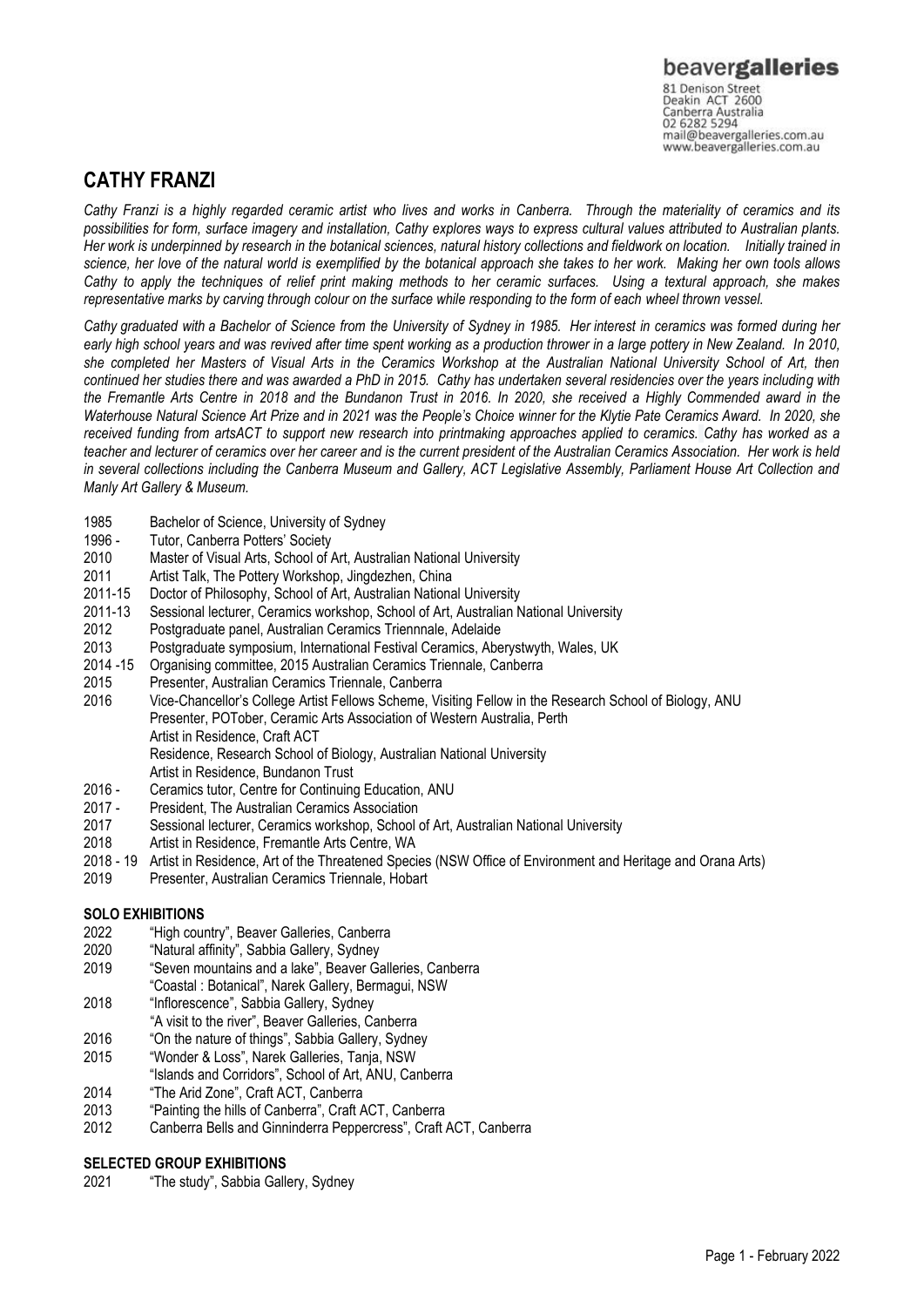**beavergalleries**<br> **81 Denison Street**<br>
Deakin ACT 2600<br>
Canberra Australia<br>
02 6282 5294<br>
mail@beavergalleries.com.au<br>
www.beavergalleries.com.au

| 2020    | "Small works", Beaver Galleries, Canberra                                                                                                     |
|---------|-----------------------------------------------------------------------------------------------------------------------------------------------|
| 2019    | Presenter's Exhibition, The Australian Ceramics Triennale, Hobart<br>"Drawings - Ceramic Masters 2019", Sabbia Gallery, Sydney                |
| 2018    | "Wild: Flora and Fauna in Australian Art", Hawkesbury Regional Gallery, NSW<br>"Cultivate: inspired by nature", Sturt Gallery, Mittagong, NSW |
|         | "Something Blue"- Ceramic Masters, Sabbia Gallery, Sydney                                                                                     |
|         | "Celebration: 20 years of collecting visual art", Canberra Museum and Gallery, Canberra                                                       |
| 2017    | "Lines of Site: finding the Sublime in Canberra, M16 ArtSpace, Canberra                                                                       |
|         | "Clunes Ceramic Award, Union Bank Art Centre, Clunes, VIC                                                                                     |
|         | "Ravenswood Australian Women's Art Prize, Ravenswood School, Sydney                                                                           |
|         | "50 Vessels", Suncoast Clayworkers, Nambour, QLD                                                                                              |
|         | "Naturally Yours", School of Art and Design Gallery, ANU                                                                                      |
|         | "Artist in Residence exhibition, Craft ACT: Craft and Design Centre, Canberra                                                                 |
|         | "Vice Chancellor's College Artists Fellows Scheme, School of Art, ANU, Canberra                                                               |
|         | "Klytie Chancellor's Ceramics Exhibition, Arts Council of Mansfield, VIC                                                                      |
| 2016    | "Small works 2016", Beaver Galleries, Canberra                                                                                                |
|         | "Delicate Touch V", Narek Galleries, Tanja, NSW                                                                                               |
|         | "From the Red Heart" (with Sharon Field), Australian National Botanic Gardens, Canberra                                                       |
|         | "Doug Alexander", Drill Hall Gallery, ANU, Canberra                                                                                           |
|         | Complexity of Shape Symposium, Research School of Biology, ANU, Canberra                                                                      |
| 2016    | Biennial Nth Qld Ceramic Awards, Pinnacles Gallery, Townsville                                                                                |
|         | "Bush Capital: the Natural History of the ACT", Canberra Museum and Gallery<br>Ignition Ceramic Awards, Maroochy Botanical Gardens, Qld       |
| 2015    | "From the Landscape" (with Neville French), Kerrie Lowe Gallery, Sydney                                                                       |
|         | Clunes Ceramic Award, Union Bank Arts Centre, Clunes, Vic                                                                                     |
|         | A Potted History of Canberra Region Ceramics, Canberra Museum and Gallery, Canberra                                                           |
|         | "Stomping Ground", ACT Legislative Assembly Gallery, Canberra                                                                                 |
| 2015    | Australian Ceramics Triennale Presenters Exhibition, ANU, Canberra                                                                            |
|         | "Belonging", The Australian Ceramics Association, School of Art, ANU, Canberra                                                                |
| 2014    | "The Course of Objects", Manly Art Gallery and Museum, Sydney                                                                                 |
|         | "Contemporary Porcelain", Kerrie Lowe Gallery, Sydney                                                                                         |
| 2013    | "Inhabit", CraftACT: Craft and Design Centre, Canberra                                                                                        |
| 2012    | "Signature", CraftACT: Craft and Design Centre, Canberra                                                                                      |
| 2011    | "Material Matters", ANU School of Art, Canberra                                                                                               |
| 2006    | "Impact", Watling Galleries, Brisbane                                                                                                         |
| 2005    | Thermocouple (with Chris Harford), Watson Arts Centre, Canberra                                                                               |
|         | AWARDS / COMMISSIONS                                                                                                                          |
| 2021    | Finalist, Muswellbrook Art Prize, Muswellbrook Regional Arts Centre, NSW                                                                      |
|         | Finalist, Stanthorpe Art Prize, Stanthorpe Regional Art Centre, NSW                                                                           |
|         | Finalist, Klytie Pate Ceramics Exhibition and Award, Arts Mansfield, VIC                                                                      |
| 2020    | Finalist, Waterhouse Natural Art Prize, South Australian Museum                                                                               |
| 2018    | Open Award, Ignition Awards for Ceramic Excellence, Nambour, QLD                                                                              |
| 2017    | Workplace Research Associates Award, Capital Arts Patrons' Organisation, Canberra                                                             |
|         | Finalist, Ravenswood Australian Women's Art Prize<br>Highly Commended, Clunes Ceramic Award, Clunes, VIC                                      |
|         | People's Choice Award, Klytie Pate Ceramics Award, Mansfield, VIC                                                                             |
|         | ACT Arts Fund, Project Funding                                                                                                                |
| 2016    | Walker Ceramics Award, Canberra Potters' Society Annual Exhibition                                                                            |
|         | 300g Award, Ignition Ceramic Awards, Maroochy Botanical Gardens, QLD                                                                          |
|         | Scott Brickworks Acquisitive Award, 2016 Biennial Nth Qld Ceramic Awards, Townsville, QLD                                                     |
| 2015    | Walker Ceramics and People's Choice, Canberra Potters' Society Annual Exhibition                                                              |
| 2011-15 | Australian Postgraduate Award                                                                                                                 |
| 2013    | Craft ACT Award, Canberra Potters' Society Annual Exhibition                                                                                  |
| 2012    | Doug Alexander Award, Canberra Potters' Society Annual Exhibition                                                                             |

2009 ANU School of Art Nelson Nichols Scholarship in Ceramics